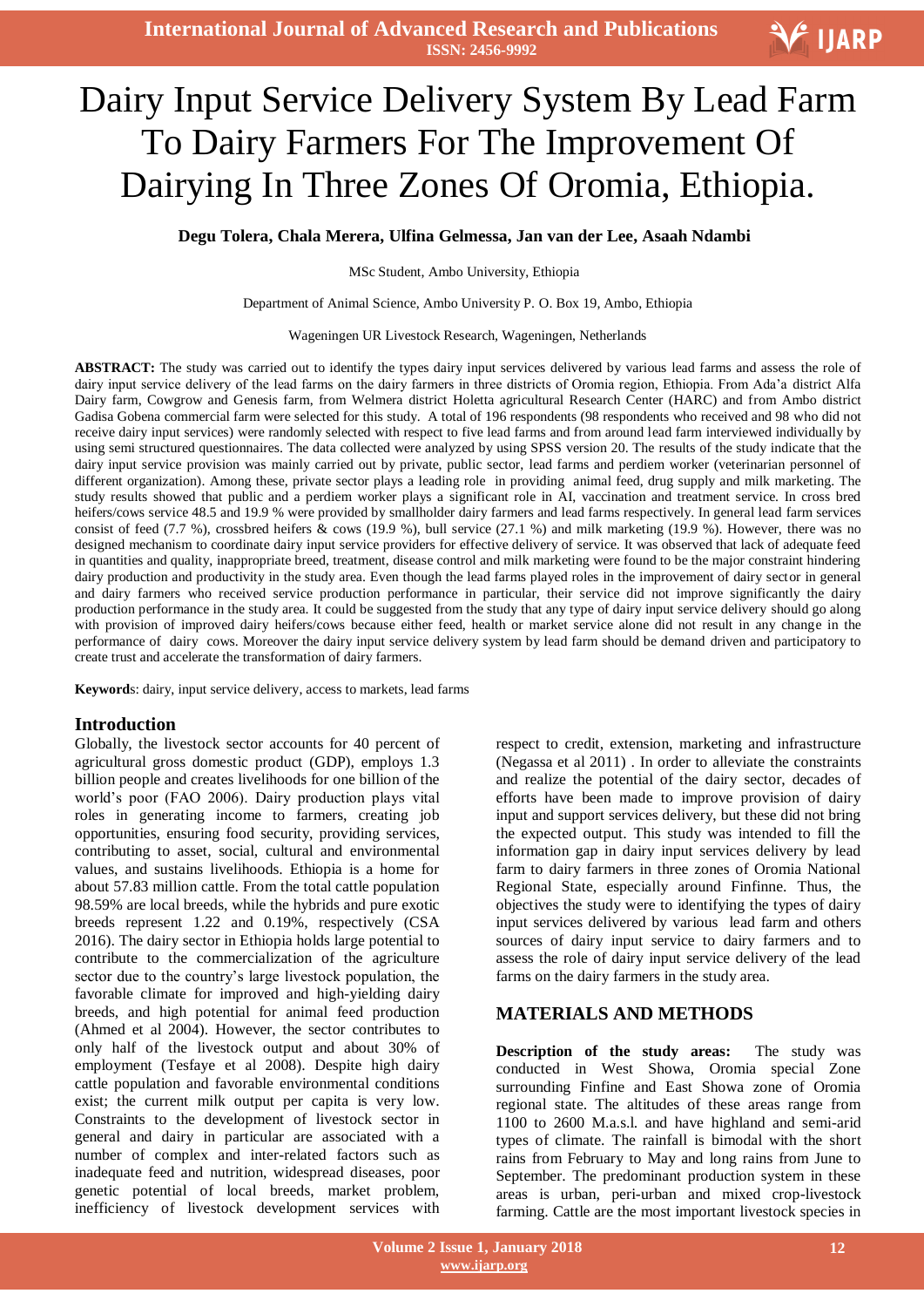

the areas. These three districts were purposively selected based on the presence of lead farm that deliver dairy input services to dairy farmers. Within each district, all the available lead farms were included: Alfa Dairy Farm, Cowgrow and Genesis farm from Ada'a district, Holetta Agricultural Research Center from Welmera district, and Gadisa Gobena commercial farm from Ambo district.

**SAMPLING TECHNIQUE:** Three districts were purposively selected from the three zone based on the presence of the lead farms. About 15-28 dairy farmers who received services from the lead farm and an equal number of dairy farmers who did not receive services from the lead farms were randomly selected around the lead farms, proportionally sampled and giving a total of 196 households for the study. . The sample size was determined by using Yemane formula (Yemane 1967). The study used the following formula to calculate sample size.

$$
n = \frac{N}{1+N}
$$
  
1+N (e) 2  
Total population (N) = 5000

Therefore: r

Therefore;  
\n
$$
n = \frac{N}{1+N (e)^{2}}
$$
\n
$$
n = \frac{5000}{1+5000 (0.07)^{2}}
$$
\n
$$
n=196
$$

Therefore total sample size of 196 dairy farmers was used for the study. Proportional sampling techniques was employed to determine the number of households that participate in each site (lead farm).

**Methods of data collection:** Both primary and secondary data were used for the study. Primary data were collected from dairy farmers and lead farms by using semistructured questionnaires. All the data collected through interviews was supported by focal group discussions and key informant interviews.

**Data analysis:** Quantitative data collected were analyzed with Statistical Package for Social Science (SPSS Version 20). The results of the analyzed data were summarized with the help of tables. Differences were considered statistically significant if the p-value is less than the alpha level of  $0.05$  (P<0.05).

**The mechanism used by lead farm in delivering services:** The term lead farm in Ethiopian context refer to relatively large farms that are established and managed by government agencies, Ethiopian or foreign farmers. These large farms tend to serve as a supportive platform for the neighbouring smallholder farmers and all large farms are not a lead farm that means to be a lead farm there must be a link between the lead farm and the surrounding communities in the form of coordination as platform support. Lead farmers are mainly financially independent of dairy farmers and have access to markets not reachable for smallholder's dairy farmers (Chabata and Wolf, 2013).The lead farm uses different mechanism to interact with dairy farmers in line with its objectives i.e. contract farming, milk collection point, milk marketing, extension service feed supply, cross breeding and veterinary services.

| <b>Table 1:</b> Sources of dairy input services in the study |  |  |  |  |  |  |  |  |  |
|--------------------------------------------------------------|--|--|--|--|--|--|--|--|--|
|                                                              |  |  |  |  |  |  |  |  |  |

| areas |                                           |           |         |  |  |  |  |  |  |
|-------|-------------------------------------------|-----------|---------|--|--|--|--|--|--|
|       | Variables                                 | Frequency | Percent |  |  |  |  |  |  |
| 1     | Source of cross breed cows/heifers        |           |         |  |  |  |  |  |  |
|       | Lead farm                                 | 39        | 19.9    |  |  |  |  |  |  |
|       | <b>ARC</b> (Agricultural Research Center) | 7         | 3.6     |  |  |  |  |  |  |
|       | Smallholder farmers                       | 95        | 48.5    |  |  |  |  |  |  |
|       | Family                                    | 5         | 2.6     |  |  |  |  |  |  |
|       | Breed at home                             | 6         | 3.1     |  |  |  |  |  |  |
|       | NGO'S                                     | 5         | 2.6     |  |  |  |  |  |  |
| 2     | Source of AI                              |           |         |  |  |  |  |  |  |
|       | Public                                    | 58        | 29.6    |  |  |  |  |  |  |
|       | Perdiem                                   | 56        | 28.6    |  |  |  |  |  |  |
|       | Cooperatives                              | 7         | 3.6     |  |  |  |  |  |  |
|       | Private                                   | 16        | 8.2     |  |  |  |  |  |  |
|       | No AI service users                       | 59        | 30.1    |  |  |  |  |  |  |
| 3     | Source of bull service                    |           |         |  |  |  |  |  |  |
|       | Lead farm                                 | 16        | 27      |  |  |  |  |  |  |
|       | Own bull                                  | 4         | 6.8     |  |  |  |  |  |  |
|       | Local bull                                | 39        | 66.3    |  |  |  |  |  |  |
| 4     | Source of feed service                    |           |         |  |  |  |  |  |  |
|       | Lead farm                                 | 15        | 7.7     |  |  |  |  |  |  |
|       | Private feed suppliers                    | 105       | 52.6    |  |  |  |  |  |  |
|       | Natural pasture and crop residues         | 39        | 19.9    |  |  |  |  |  |  |
|       | Private and its own                       | 39        | 19.9    |  |  |  |  |  |  |

# **RESULTS AND DISCUSSION**

**Source of dairy input service delivery:** Respondents are engaged in different occupations for income generating such as civil servant, crop production, retirement and full time dairy farmers (Table1). Out of the total respondents in the study area 30.1 % of the household reported dairy production as their major source of income, 26.5 % of the respondent reported both dairy and crop production as their major income, 19.9 % of the respondents dairy production, salary and pension reported as the major income, and 17.9 % crop production as the main major income for the household. The study reveals that the majority of the respondents use dairy production as a major source of income of the households in urban and peri-urban area, and as a side business in the rural area of the study area**.** The current finding is similar to the finding of Gebrekidan et al (2012) who reported that dairy production, crop production, house rent and salary were the main source of income of households in their order of importance in the central zone of Tigray.

**Source of Household Income** Respondents are engaged in different occupations for income generating such as civil servant, crop production, retirement and full time dairy farmers (Table1). Out of the total respondents in the study area 30.1 % of the household reported dairy production as their major source of income, 26.5 % of the respondent reported both dairy and crop production as their major income, 19.9 % of the respondents dairy production, salary and pension reported as the major income, and 17.9 % crop production as the main major income for the household. The study reveals that the majority of the respondents use dairy production as a major source of income of the households in urban and peri-urban area, and as a side business in the rural area of the study area. The current finding is similar to the finding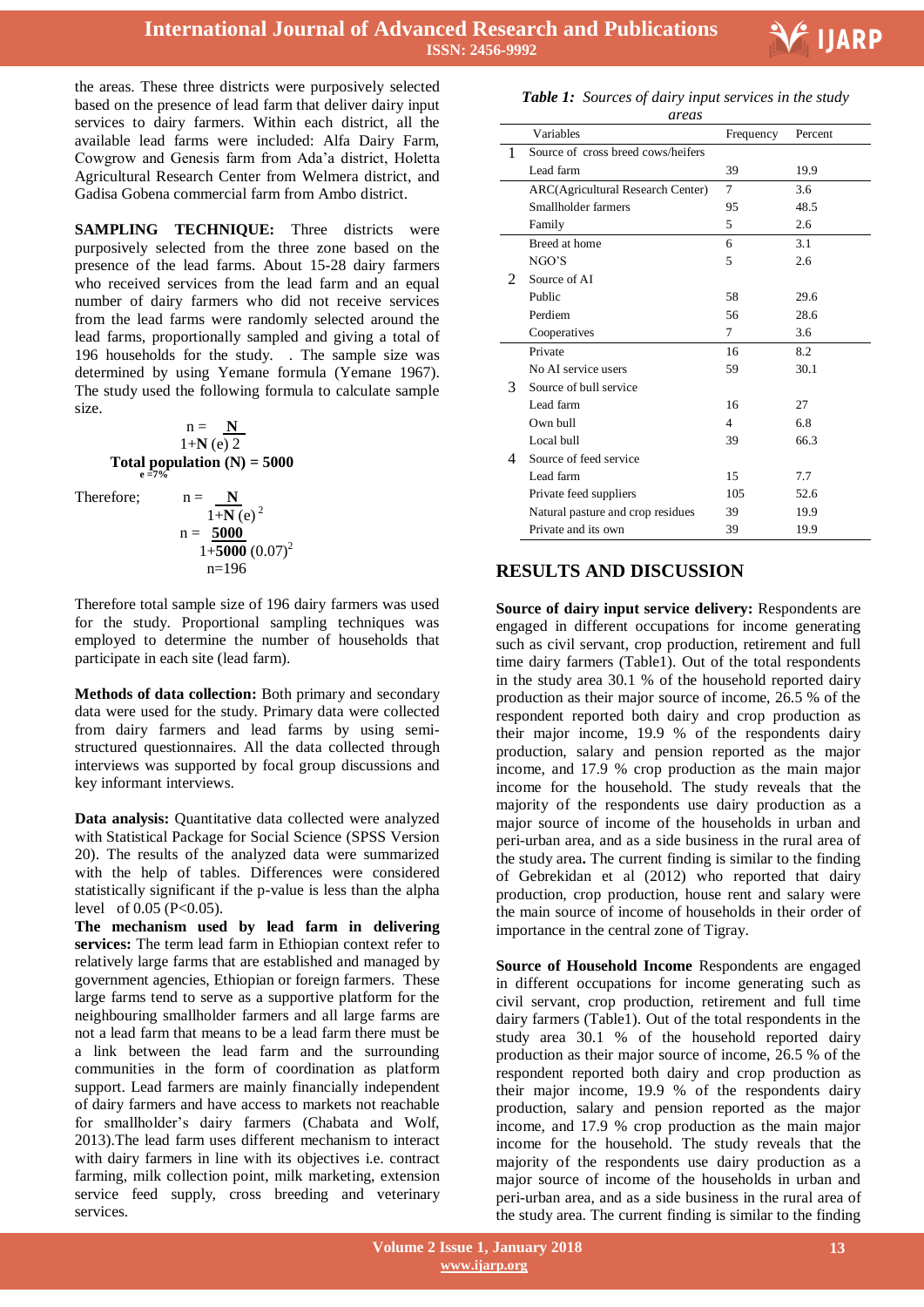

# **International Journal of Advanced Research and Publications ISSN: 2456-9992**

of Gebrekidan et al (2012) who reported that dairy production, crop production, house rent and salary were the main source of income of households in their order of importance in the central zone of Tigray



The present result clearly indicates the significant importance of dairying as a source of income in supporting livelihoods of rural, urban and peri-urban households in the study areas.

**Categories of dairy input service delivery:** Dairy input service deliveries in the study area were categorized mainly into production, health and marketing services. The major sources of each service are private, public, lead farm and perdiem.

**Source of production service delivery**: Dairy production service delivery in the study area includes cross breeding, feed and financial services delivery. Cross breeding service deliver includes: artificial insemination (AI) distribution of improved cross bred and natural mating.

**Source of cross bred heifers/ cows:** Table1 presents the different sources of crossbred cows in the study areas. The overall sources of cross bred heifers/ cows in the study areas were lead farms, Agricultural Research Center (ARC), NGOs, crossing their own local bred, purchased from small holders and inherited from parents. The majority of the respondents (48.5%) in the study area reported that they got crossbred cows/ heifers through purchase from smallholders dairy farmers, 19.9% got their cross bred dairy cows from lead farm. This study clearly showed that the significant contribution of lead farms in supplying improved bred heifers/cows to the neighboring dairy farms, though the purchase from dairy farmers is still the main source of cross breed heifers and cows. It is learnt from the study that cross breed heifer's/cows distribution should be one of the prominent services among the production service delivery by lead farms and other service providers, This is because no one is responsible and deliver the service of distributing cross breed heifers/cows to smallholder's dairy farmers except two lead farms i.e. HARC and Cowgrow in the study areas, but this could not conform the ever increasing demand for cross breed heifers and the price of cross breed heifers is also increasing vertically without limits beyond the reachable capacities of dairy farmers.

**Sources of labor for dairy activities: -** Out of the total respondents 36.84 and 46.3 % were used only family and hired labour respectively for dairy production and dairy related activities. Whereas only 17.86 % of the

Interviewed farmers reported to uses both fined and far<br>labour for dairy production and dairy related activities. interviewed farmers reported to uses both hired and family



*Figure:2 labour usage in different dairy production system*

This result clearly indicated the significant contribution of family labor in dairy production and related activities i.e. for feeding dairy cow, cleaning barn and hand milking. The results obtained in the current study are in close conformity with the findings of Girma and Macro (2014) who reported that 67 % and 33 % of dairy producers used family and hired labour respectively, in Ada'a district west shoa zone the Oromia regional state. Out of the total interviewed dairy farmers 20.4%, 12.24 % and 12.24 % of respondents in urban, peri urban and rural areas reported to use only family labour, respectively to carry out their dairy production activities

**Breeding service delivery:** The breeding methods used in the study area are presented in Table 1. Both AI and natural mating were used as breeding methods in the study areas. The majority of the respondents (69.9%) in study area regularly use AI for their dairy herd and significant proportion of the household (30.1%) also reported to use natural mating. In contrary Ulfina et al (2013) reported that the majority of dairy farmers use natural service in peri-urban dairy production system, west Oromia, whereas only 25% from Jimma, 13% from Naqamte and 6% from Mattu reported to use AI and the majority dairy farmer use natural service. These differences are due to easy access to AI, long time experience in using AI and awareness created in different types of training. It was observed that there were many AI service providers in the study areas. The sources of AI for dairy farmers in the study areas were public, perdiem, dairy cooperatives and private inseminators. Out of the total respondents 29.6 % uses public, 28.6 % uses perdiem as source of AI. This study result indicates the significant contribution of public sectors and perdiem workers of different organization in AI service deliveries to dairy farmers. It was reported that the reason for increased percentage of perdiem AI service was due to inconvenience to take the dairy cows to public service station and lack of service during week end in public service stations. Natural mating using improved bull was one method of breed improvement. Though improved bull service gives relief to the farmers, where it is inconvenient to use AI, several factors like lack of information on the genotype of the bull, bull shortage, non-replacement of exotic bulls and possibility of disease transmission where some of the bottlenecks in the area. Those who did not use AI and improved bull service were who lack awareness and experience of either. They also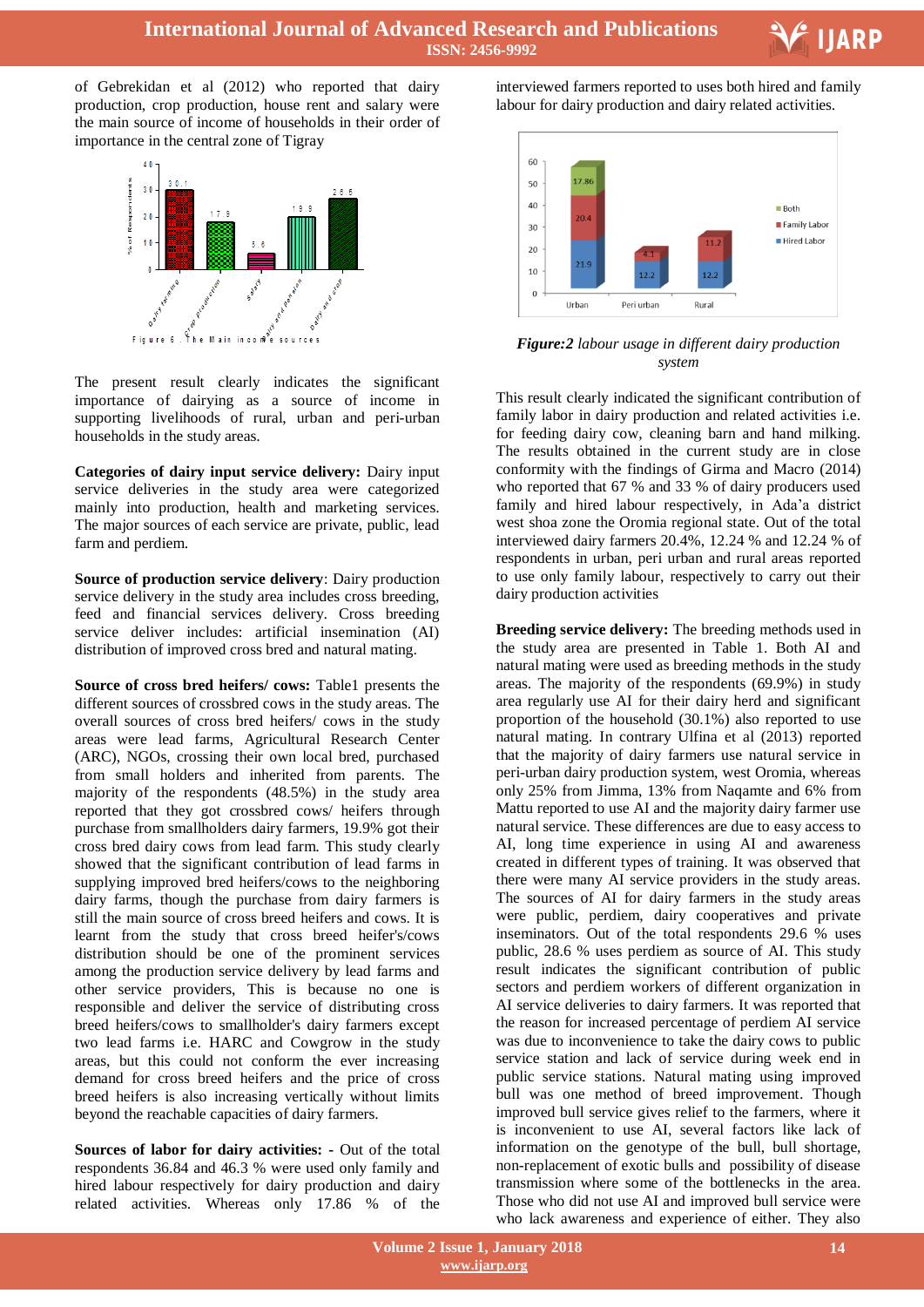

claimed that the lead farms are not offering the service as expected, they are rather business oriented.

| <b>Table 2:</b> Sources of health service in the |                               |           |         |  |  |  |  |  |  |
|--------------------------------------------------|-------------------------------|-----------|---------|--|--|--|--|--|--|
| study areas                                      |                               |           |         |  |  |  |  |  |  |
|                                                  | Variable                      | Frequency | Percent |  |  |  |  |  |  |
|                                                  | Source of treatments          |           |         |  |  |  |  |  |  |
|                                                  | Public                        | 27        | 13.8    |  |  |  |  |  |  |
|                                                  | Public and private            | 58        | 29.6    |  |  |  |  |  |  |
|                                                  | Public and Perdiem            | 35        | 17.9    |  |  |  |  |  |  |
|                                                  | Lead farm, Public and Predium | 16        | 8.2     |  |  |  |  |  |  |
|                                                  | Private and Perdiem           | 60        | 30.6    |  |  |  |  |  |  |
| 2                                                | Source of vaccination         |           |         |  |  |  |  |  |  |
|                                                  | Public                        | 107       | 54.6    |  |  |  |  |  |  |
|                                                  | Public and perdiem            | 89        | 45.4    |  |  |  |  |  |  |
| 3                                                | Source of drug supply         |           |         |  |  |  |  |  |  |
|                                                  | Private                       | 80        | 40.8    |  |  |  |  |  |  |
|                                                  | Public                        | 38        | 19.4    |  |  |  |  |  |  |
|                                                  | Private and public            | 62        | 31.6    |  |  |  |  |  |  |
|                                                  | Lead farm, private and public | 16        | 8.2     |  |  |  |  |  |  |

**Dairy cow feed service delivery**: The source of dairy feed in the study area is presented in Table 1. Result revealed that the majority (52.6%) of the respondents in the study area reported private feed suppliers as a source of feed for dairy cows. Only 7.7 % reported that the lead farm offers them feed. The remaining proportion reported to using their own farm (only grazing and crop residues) and private. This study clearly shows that significant contribution of private service providers in dairy feed supply.

**Health service delivery:** the major veterinary service delivery system in the study area includes treatment, vaccination and drug supply (Table 2). Currently there were four major veterinary service providers in the study area. These are public, private, perdiem and lead farms. Vaccination service was given by only two health service providers, public service which accounts about (54.6%) and perdiem service providers which account (45.5 %). Public veterinary service is a government institute a place where animals are treated and vaccinated against infectious diseases.

*Table 3: Sources and types of market service in the study areas*

| 1. | Source of milk market                   | Frequency | %     |
|----|-----------------------------------------|-----------|-------|
|    | Formal                                  | 102       | 52.04 |
|    | Informal                                | 40        | 20.41 |
|    | <b>Both</b>                             | 15        | 7.7   |
|    | No milk market                          | 39        | 19.9  |
|    | Source of formal milk market            |           |       |
|    | Lead farm                               | 54        | 27.55 |
|    | Private                                 | 38        | 19.39 |
|    | Cooperatives                            | 10        | 5.10  |
| 3  | of informal<br>milk<br>Source<br>market |           |       |
|    | Cafeterias'                             | 15        | 7.65  |
|    | Neighboring                             | 12        | 6.12  |
|    | Both                                    |           | 3.57  |

**Treatments** service delivery was provided by all health service providers, public which accounts about (29.6%), **Treatments** service delivery was provided by all health private accounts (17.9%), public and perdiem accounts (13.8%) and private & perdiem accounts (30.6 %). The drug service delivery was dominated by three drug providers, private  $(40.8\%)$ , public  $(19.4\%)$  and private & public (31.6%) Table2. The present result is in agreement with the finding of Anteneh (2008) who reported that public, NGO's and private sector play a vital role in provision of different animal health inputs. From this study it was learnt that smallholder dairy farmers uses different option for health service. It is also reported that the health services provided by perdiem and private were delivery at home on call basis with very high cost of service. The reason for increased percentage of private and perdiem service from worker of different organization in providing vaccination, treatment and drug supply were reported due to inconvenience to take the dairy cows to public service station and problems related to lack of service at week end and time bund of public service respectively. Generally it was noticed that the contribution of lead farm in health service is insignificant as compared to public and private.

**Market service delivery:** It was observed that facilitating linkages with milk market was one of the major services delivered to dairy farmers in the study areas. It was reported that three major activities were conducted under market service: milk collection, processing and marketing. The milk was collected twice a day, in the morning and evening. Among five lead farms only two lead farms i.e. Cowgrow and Genesis farms offered the market service to dairy farmers. Dairy farmers in the study area were able to market their milk to formal and informal market with different actors in their surrounding which include lead farms, cooperatives, neighbors' consumers, private milk processors and cafe. In the study areas, out of the total respondents 80.1% market their milk through formal or informal market and 19.9% did not sell their milk they might use for traditional processing to produce butter and others dairy products for home consumption. This result was in contrary to Lemma (2004) who reported that 96.7 % of the respondents in Adami Tulu and Arsi Negelle, and 93.3% in Lume districts did not sell fresh milk; this difference could be related to difference in market accesses. Of the total respondents who sell their milk to formal market 27.55, 19.39 and 5.10 % sell their milk to private milk processors, lead farms and cooperatives, respectively. This result clearly showed the significant contribution of lead farms to formal milk marketing service to the neighboring smallholder's dairy farmers, though private milk processor was still the main the source of formal milk market in the study area. This finding has similarity with the finding of Girma and Marco (2014), who reported that most of the dairy farmers had preferred to sell their milk through informal chain in search of high price per liter of milk at Ada'a district east shoa zone, Oromia. Of the total respondent, 52.04 % selling their milk to formal market 45.9% and 6.12% were found in Ada'a and Welmera districts, respectively. There was no formal milk marketing in and around Ambo town, all milk produced in and around Ambo district was supplied to informal market, all milk produced from lead farm, Ambo University and other dairy farmers were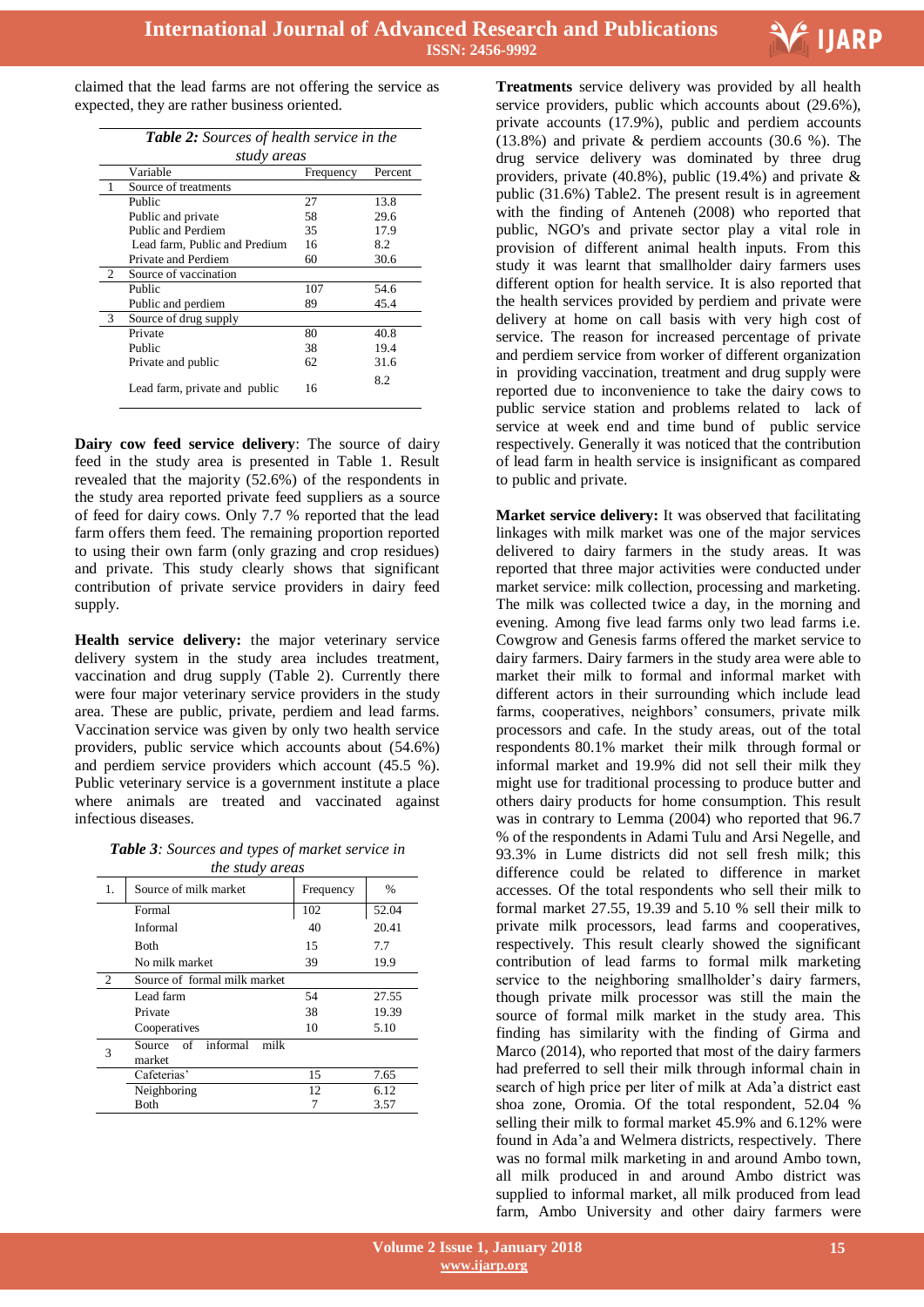

supplied to informal market, and the milk price was very high as compared to other district, this attributed to low supply of milk and high demand.



*Figure 3: Types of milk marketing in the study area*

### **Lactation performance of dairy cows under Alfa Dairy Farm, Genesis and Gadisa Gobena**

The overall (mean  $\pm$  SE) milk yield/hh, milk yield/cow and LL of dairy cow is presented in Table 4. The average milk yield/cow and LL of dairy cow under Alfa Dairy Farm, Genesis and Gadisa Gobena who received and who  (P>0.05). This might be due to the fact that there was no did not receive services were statistically not significant difference in bred, feed supply and management practices, as the other group of farmers could also access the feed from other sources. These two groups of farmers also had similar milk market accesses to sell their milk. The study result indicated that service from lead farm did not bring any significant change on lactation performance of dairy cows.

### **Reproductive performance of dairy cow under Alfa Dairy Farms, Genesis and Gaddisa Gobena farm**

The overall (mean  $\pm$  SE) AFS, AFC and CI of dairy cow is presented in Table 4. The mean of AFS, AFC and CI of dairy cow under Alfa Dairy Farm, Genesis and Gaddisa Gobena who received and who did not receive services were statistically not significantly different (P>0.05). This might be because of the fact that there was no difference in feed supply and management practices as the other group of farmers can also accessed the feed from other sources. The two groups of farmers also had similar milk market accesses to sell their milk. The study results indicate that service from lead farms did not bring any significant change on reproductive performance of dairy cows.

| Table 4 Mean ±SE of AFS, AFC, CI, LL Milk/h hh, Milk/cow of Dairy cows who received and who did not receive services |  |
|----------------------------------------------------------------------------------------------------------------------|--|
| from Alfa, cow grow and Genesis farm                                                                                 |  |

|                             | <i>romanga</i> , con gron and Schesis farm |                                   |                |                                      |                                       |                |                                       |                                      |                |  |
|-----------------------------|--------------------------------------------|-----------------------------------|----------------|--------------------------------------|---------------------------------------|----------------|---------------------------------------|--------------------------------------|----------------|--|
|                             |                                            | Alfa Farm                         |                | Gaddisa Gobena=32                    |                                       |                | Genesis farm                          |                                      |                |  |
| Variables                   | $DFRS=15$                                  | $DFNRS=15$                        | p-value        | $DFRS=16$                            | $DFNRS=16$                            | P-value        | $DFRS = 23$                           | $DFNRS = 23$                         | P-value        |  |
| yield<br>Milk<br>hh/day lit | $47.80 \pm 5.59$                           | $47.33 \pm 3.70$                  | 0.945          | $29.44 \pm 4.2$                      | $29.63 \pm 4.46$                      | 0.976          | $43.79 \pm 5.22$                      | $37.61 \pm 4.22$                     | 0.361          |  |
| Milk<br>$/$ cow<br>lit      | 12.6<br>$\pm 0.414$                        | $12.53 \pm 0.52$                  | 0.928          | $11.44 + 0.44$                       | $11.06 + 0.57$                        | 0.604          | $11.14 + 0.407$                       | $10.96 + 0.38$                       | 0.701          |  |
| AFS month                   | 17.40<br>$\pm 0.27$                        | $17.67 \pm 0.16$                  | 0.450          | $18.81 \pm 0.63$                     | $19 \pm 0.61$                         | 0.832          | $18.04 + 0.131$                       | $17.93+0.13$                         | 0.557          |  |
| AFC month                   | $26.67+0.32$                               | $26.80 + 0.15$                    | 0.707          | $27.69 + 0.21$                       | $27.69 + 0.21$                        |                | $27.11 + 0.15$                        | $27+0.15$                            | 0.608          |  |
| CI month<br>LL day          | $13.40+0.21$<br>$276.07 \pm 1.3$           | $13.53+0.17$<br>$275.47 \pm 0.55$ | 0.626<br>0.671 | $13.5 \pm 0.12$<br>$275.06 \pm 1.15$ | $13.44 \pm 0.13$<br>$275.63 \pm 1.12$ | 0.733<br>0.729 | $14.5 \pm 0.096$<br>$275.82 \pm 0.88$ | $14.46 \pm 0.10$<br>$276.04 \pm 0.9$ | 0.794<br>0.866 |  |
|                             |                                            |                                   |                |                                      |                                       |                |                                       |                                      |                |  |

DFRS - Dairy farmers who received services from a lead farm

DFNRS- Dairy farmers who did not receive services from a lead farm

#### **Lactation performance of dairy Cow under HARC and Cowgrow**

The overall (mean and SE) the milk yield/hh/day, milk yield/cow and LL of dairy cow is present in Table 5. The average milk/hh, milk/cow and LL of dairy Cow under Cowgrow and HARC who received and who did not receive services were significantly different (P<0.05). This difference in lactation performance between two groups of dairy cows also makes difference on milk produced per day per households hereby on the income of hh. Dairy farmers who received and who did not receive cross breed heifer from Cowgrow produce on average 11.48 and 3.38 liter of milk /hh/day and the average incomes from milk sales were 35,828 and 9,742 per year respectively. Under HARC, dairy farmers who received and who did not receive cross breed heifers produce on average 11.48 and 4.11 liter of milk /hh/day and the average income from milk sales were 35,520 and 11,061

per year respectively. The average income was significantly different (P<0.05) between the two groups of dairy farmers under the Cowgrow and HARC. This might be due to differences in breed and feeding management, who received service, had F1 cross bred dairy cows which yield average 9.94 lit of milk/cow/day. This study clearly indicates that the input service delivery system which can significantly influence the livelihood dairy farmers will be in terms provision cross breed.

**Reproductive performance of dairy cow under Cowgrow and HARC:** The overall (mean  $\pm$  SE) of AFS, AFC and CI of dairy cow is presented in Table 5. The mean AFS, AFC and CI of dairy Cow under Cowgrow and HARC who received and who did not receive service were statistically significant different  $(P<0.05)$ . This variation was attributed to difference in breed and management systems.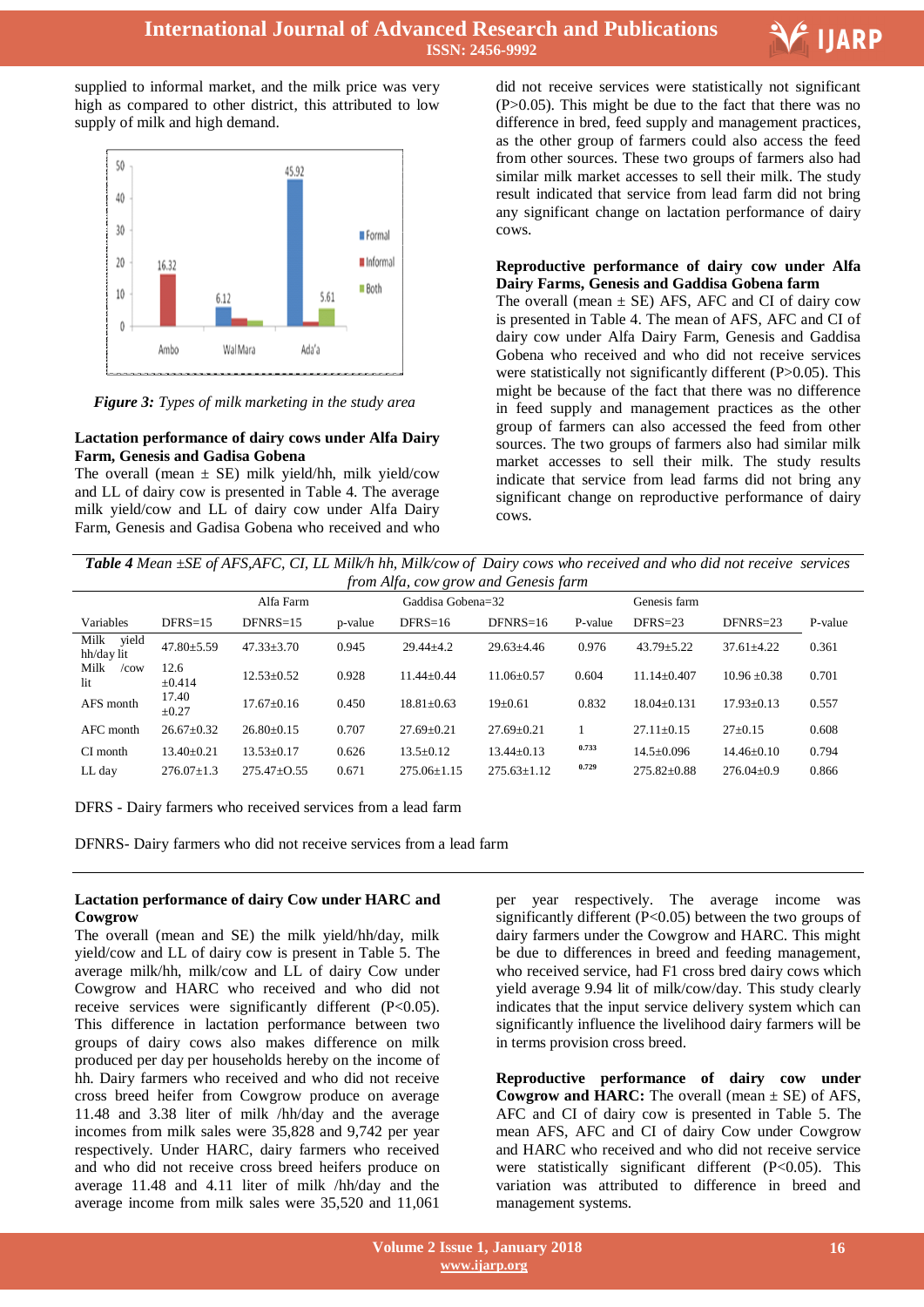

 *Table: 5 mean ±SE of AFS, AFC, CI, and LL Milk/hh, Milk/cow of Dairy cows who received and who did not receives service e from HARC and Cowgrow farm*

| Variable              |                  | Holetta Agricultural research center=46 |         | Cow grow $N = 32$ |                   |         |  |  |
|-----------------------|------------------|-----------------------------------------|---------|-------------------|-------------------|---------|--|--|
|                       | $DFRS = 23$      | $DFNRS = 23$                            | P-value | $DFRS=16$         | $DFNRS=16$        | P-value |  |  |
| Milk yield hh/day/lit | $11.48 + 0.68$   | $5.11 \pm 0.54$                         | 0.01    | $12.44 + 1.14$    | $3.38 \pm 0.32$   | 0.01    |  |  |
| Milk /cow lit         | $9.82 \pm 0.61$  | $2.17 \pm 0.59$                         | 0.02    | $9.94 \pm 1.6$    | $1.934 \pm 0.392$ | 0.02    |  |  |
| AFS month             | $18.09 \pm 0.15$ | $37.96 \pm 0.31$                        | 0.01    | $20 \pm 0.18$     | $38.06 \pm 0.281$ | 0.03    |  |  |
| AFC month             | $27.43+0.15$     | $46.91 + 0.31$                          | 0.02    | $29 + 0.18$       | $45.82 + 1.29$    | 0.02    |  |  |
| CI Month              | $14.13 \pm 0.13$ | $22.83+0.17$                            | 0.01    | $14.06 \pm 0.21$  | $21.75 \pm 0.57$  | 0.01    |  |  |
| LL day                | $277.5 \pm 0.63$ | $389.96 \pm 0.2$                        | 0.03    | $275.31 \pm 0.97$ | $297.38 \pm 4.31$ | 0.02    |  |  |
| Income milk sale      | $35520.43\pm23$  | $1062.5+5$                              | 0.02    | $35828.88 \pm 32$ | $9742.94 + 1.32$  | 0.02    |  |  |

**Constraints of dairy input service delivery:** Dairy production in the study area was constrained by many factors, among the others inputs supply both in quantity and quality, health and market.

**Dairy production service delivery constraints:** Major determinants of production service in the study areas are presented in Table 6. Among others inadequate animal feed, lack of appropriate breed, shortage of land and inadequate extension are worth mentioned in order of importance.

**Constraints of feeds:** Inadequate supply and cost of feed was observed as one of the major factors limiting dairy productivity in rural and urban study areas respectively. Out of the total household 88.2%, 89.13%, and 93.75 % of the respondents in Ada'a, Welmera and Ambo district respectively reported feed as the first determinant which affects the dairy productivity in the study area Table 6. The current finding agrees with the findings of Solomon et al (2014) and Girma and Macro (2014) who reported that feed severe shortage and high cost as a major constraint in Metekel zone, in Ethiopia and Ada'a district, East shoa Oromia, respectively. They also reported that cross breed dairy cows need higher nutrient demand as compared to the local cows due to their large body size and higher production which aggravated the feed shortage in commercial dairy farm. Among the production constraints feed was the major one which impede the development of dairy production in Ethiopia in general and the study area in particular. Availability, quality and quantity of feed vary among varies production systems. The availability and quality of feed resources and efficient nutritional management was the principal Constraint related to feeds and feeding.

**Genetic constraints:** A major determinant of production service in the study areas is presented in Table 6. About 89%, 93.47%, and 93.75% of the respondents in Ada'a, Welmera and Ambo district respectively, reported genetic constraint as the  $2<sup>nd</sup>$  determinant which affects the dairy productivity in peri-urban and rural areas of the study areas.

**Shortage of Land:** Shortage of land was also reported as one of the constraints of dairy farming in study areas. The survey result revealed that about 95.8, 84.78 and 90.63% of the respondents in Ada'a, Welmera and Ambo district respectively reported shortage of land as the  $3<sup>rd</sup>$  constraint which hinders the development of dairy production in the study areas.

**Health service constraint:** Major determinants of veterinary service in the study areas are presented in Table 6. Among others disease outbreak, lack of appropriate treatment, high price and inadequate supply of drug, lack of veterinary service inadequate extension and distance of service providers are worth mentioned in order of importance. It was observed that the public and private health service provider were constrained by time, place of service and high cost of service respectively. Of the total household about 98.8, 91.3 and 90.6 % of the respondents in Ada'a, Welmera and Ambo district respectively reported that disease outbreak was the first determinant which affects the dairy productivity in the study areas. Lack of appropriate treatment and drug supply were reported as the  $2<sup>nd</sup>$  and  $3<sup>rd</sup>$  determinant which affect the dairy productivity in all production system of the study area, respectively.

| Ranking of constraints in production service |                                             |                 |                          |                          |                 |                 |                 |                 |                 |                 |  |
|----------------------------------------------|---------------------------------------------|-----------------|--------------------------|--------------------------|-----------------|-----------------|-----------------|-----------------|-----------------|-----------------|--|
|                                              |                                             | Ada'a           |                          | Welmera                  |                 |                 |                 | Ambo            |                 | Overall         |  |
| Constraints                                  | 1 <sup>st</sup>                             | 2 <sup>nd</sup> | $3^{\text{rd}}$          | 1 <sup>st</sup>          | 2 <sup>nd</sup> | $3^{\text{rd}}$ | 1 <sub>st</sub> | 2 <sup>nd</sup> | 3 <sup>rd</sup> |                 |  |
|                                              |                                             |                 |                          |                          |                 |                 |                 |                 |                 |                 |  |
| Inadequate animal feed                       | 105                                         | 13              | ٠                        | 41                       | 5               | ۰.              | 30              | $\overline{2}$  | ۰               | 1 <sup>st</sup> |  |
| Lack of appropriate breed                    | 6                                           | 105             | $\mathcal{I}$            | ٠                        | 43              | 3               | ۰               | 2               | 30              | 2 <sup>nd</sup> |  |
| Shortage of land                             | 3                                           | 2               | 113                      | $\overline{\phantom{0}}$ | 7               | 39              | ۰               | 3               | 29              | $3^{\rm rd}$    |  |
| Ranking of constraints in veterinary service |                                             |                 |                          |                          |                 |                 |                 |                 |                 |                 |  |
|                                              | Ada'a                                       |                 |                          |                          | Welmera<br>Ambo |                 |                 |                 |                 | Overall         |  |
|                                              | 1 <sup>st</sup>                             | 2 <sup>nd</sup> | 3 <sup>rd</sup>          | 1 <sup>st</sup>          | 2 <sup>nd</sup> | $3^{\text{rd}}$ | 1 <sup>st</sup> | 2 <sup>nd</sup> | 3 <sup>rd</sup> |                 |  |
| Disease out break                            | 106                                         | 12              | $\overline{\phantom{a}}$ | 42                       | $\overline{4}$  | 2               | 29              | 3               | ٠               | 1 <sup>st</sup> |  |
| Lack of appropriate treatment                |                                             | 108             | 3                        | $\overline{\phantom{0}}$ | 40              | 6               | $\overline{2}$  | 30              |                 | 2 <sup>nd</sup> |  |
| Lack appropriate vaccination                 | $\overline{\phantom{a}}$                    | 6               | 112                      | $\overline{\phantom{0}}$ | 4               | 42              | ۰               | 5               | 27              | 3 <sup>rd</sup> |  |
|                                              | Ranking of constraints in marketing service |                 |                          |                          |                 |                 |                 |                 |                 |                 |  |

*Table 6: Constraints of dairy input services deliver in the study areas*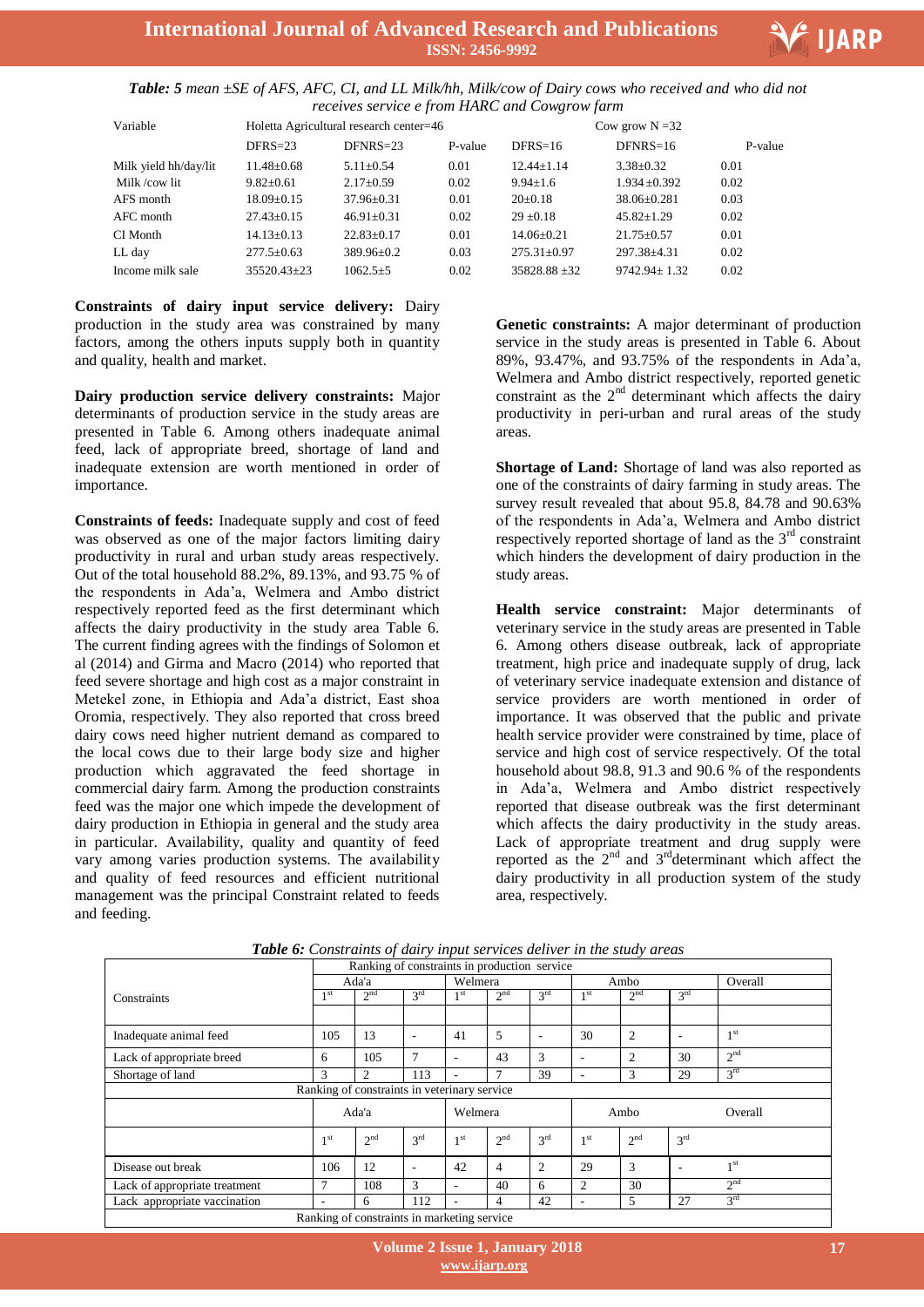

|                                 |      | Ada'a     |                        | Welmera |           |             |      | Ambo      |                  |           |
|---------------------------------|------|-----------|------------------------|---------|-----------|-------------|------|-----------|------------------|-----------|
|                                 | 1 S. | $\cap$ nd | $\mathcal{P}$ rd       | - 1 St  | $\sim$ nd | $\gamma$ rd | ı st | $\cap$ nd | $\mathcal{P}$ rd |           |
| Low milk price                  | 109  |           |                        | 42      |           |             | 29   |           |                  | -1 St     |
| Lack of regular milk market     |      | 107       | . .                    |         | 40        |             |      | 28        |                  | $\sim$ nd |
| Seasonal milk price fluctuation |      |           | 1 <sub>0</sub><br>11 Z | ۰       |           | 42          |      | ∼         | 30               | $\sim$ rd |

**Marketing service constraints:** The major determinants of milk marketing services in the study areas are presented in Table 6. Among others, low milk price, lack of regular milk market, seasonal milk price fluctuations and lack of price setting are worth mentioned in order of importance. Out of the total household respondents 91.6%, 91.3% and 90.6% in Ada'a, Welmera and Ambo respectively, reported that low milk price was the first determinant for milk marketing because it did not commensurate with every increase with price of concentrates feed for dairy cows. Lack of regular milk marketing and seasonal milk price fluctuation were reported as  $2<sup>nd</sup>$  and  $3<sup>rd</sup>$  determinants which affect milk marketing hence profitability of dairy farmers and dairy productivity in general at the study area. This results are in line with the findings of Ulfina et al (2013) who reported that the major marketing constraints were fluctuation in demand and supply of dairy products as a result of feed shortage and different socio- cultural reasons, poor infrastructure such as lack of cooling facilities, simple processing equipment's and quality testing skills and equipment's and the long-time fasting of the members of the Ethiopian Orthodox.

**Conclusion.** It is concluded that the contribution of lead farm was not significant except Cowgrow and Holetta agricultural research center. Even though the lead farms played roles in the improvement of dairy sector in general and dairy farmers who receive service production performance in particular, their service did not improve significantly the dairy production performance. On top this, the dairy farmers also claimed that they are business oriented and not meant for the improvement of the livelihood of the dairy farmers.

**Recommendations** From the results of the study it can be revealed that any single service alone production, health or milk marketing service provided by lead farm or others dairy input service did not bring any significant change on performance of dairy farmers in the study areas. Thus, the following recommendations should be considered to divert the existing situation and improve dairy input service deliver in the study areas**.** It could be suggested from the study that any type of dairy input service delivery should go along with provision of improved dairy heifers/cows because either feed, health or market service alone did not result in any improvement in the performance of dairy cows. It is also recommended that the lead farm should clearly define the service they deliver, after these conditions that the farmers need to full fill in order to benefit from the services and the benefit the farmer could get from them. There should be strong coordination among the dairy input service delivery actors and the lead farm service delivery system should focus on existing gap in dairy input service delivery. The general dairy input service delivery system by lead farm should be demand driven and participatory to make trust and accelerate the transformation of dairy sector by providing satisfactory and reliable service to the farmer.

## **References**

- [1]. FAO 2006 Livestock's long shadow environmental issues and options. Rome, Italy. ISBN 978- 92-5-105571-7.
- [2]. Central Statistical Authority (CSA) 2016 Agricultural Sample Survey. Livestock and Livestock characteristics Federal Democratic Republic of Ethiopia (CSA), vol. II, statistical bulleting,583. Addis Ababa Ethiopia.
- [3]. Makoni,N., Redda, T.,van der Lee, J.,Mwai, R., & van der Zijpp, A 2014 White gold/:Opportunities for dairy sector development collaboration in East Africa. Tesfaye Lemma,Tefera,Puskura,R.,Hoekstra,D. and Azage Tegegne 2008 Exploring Innovation capacity in Ethiopia Dairy system.A paper presented at an international conference 'Enhancing Agricultural Development in Developing countries through Knowledge and Innovation. 'IFPRL, 7-9April, 2008, Addis Ababa Ethiopia 26.
- [4]. Silva da, C. A., Baker, D., Shepherd, A. W., Jenane, C., & Miranda-da-Cruz, S 2008 Agro-Industries for Development. The Food and Agriculture Organization of the United Nations and The United Nations Industrial Development Organization.
- [5]. Gebrekidan Tesfay, Zeleke Mekuriaw Gangwar, S.K. and Aklilu Hailemichael 2012 Socio economic characteristics and purpose of keeping dairy cattle in central Zone of Tigray ,Northern Ethiopia .International Journal of advanced Biology research.
- [6]. Anteneh Girma 2008 Dairy services delivery in Debre Zeit milkshed of Ada'a district, central Ethiopia: Analyzing options to develop pluralistic service delivery in the dairy Sector. MSc Thesis. School of Graduate Studies, Haramaya University, Haramaya, Ethiopia.
- [7]. Girma Debele and Marco Verschuu 2013 Analysis of milk value chain: the case of Ada'a Dairy cooperative in Ada'a district, East Shoa zone of Oromia regional state, Ethiopia. Wudpecker Journal of Agricultural Research  $3(1): 016 - 025.$
- [8]. Lemma, F 2004 Assessment of butter quality and butter making efficiency of new churns Compared to smallholders' butter making techniques in East Shoa Zone of Oromia. MSc thesis. Alemaya University, Alemaya, Ethiopia.